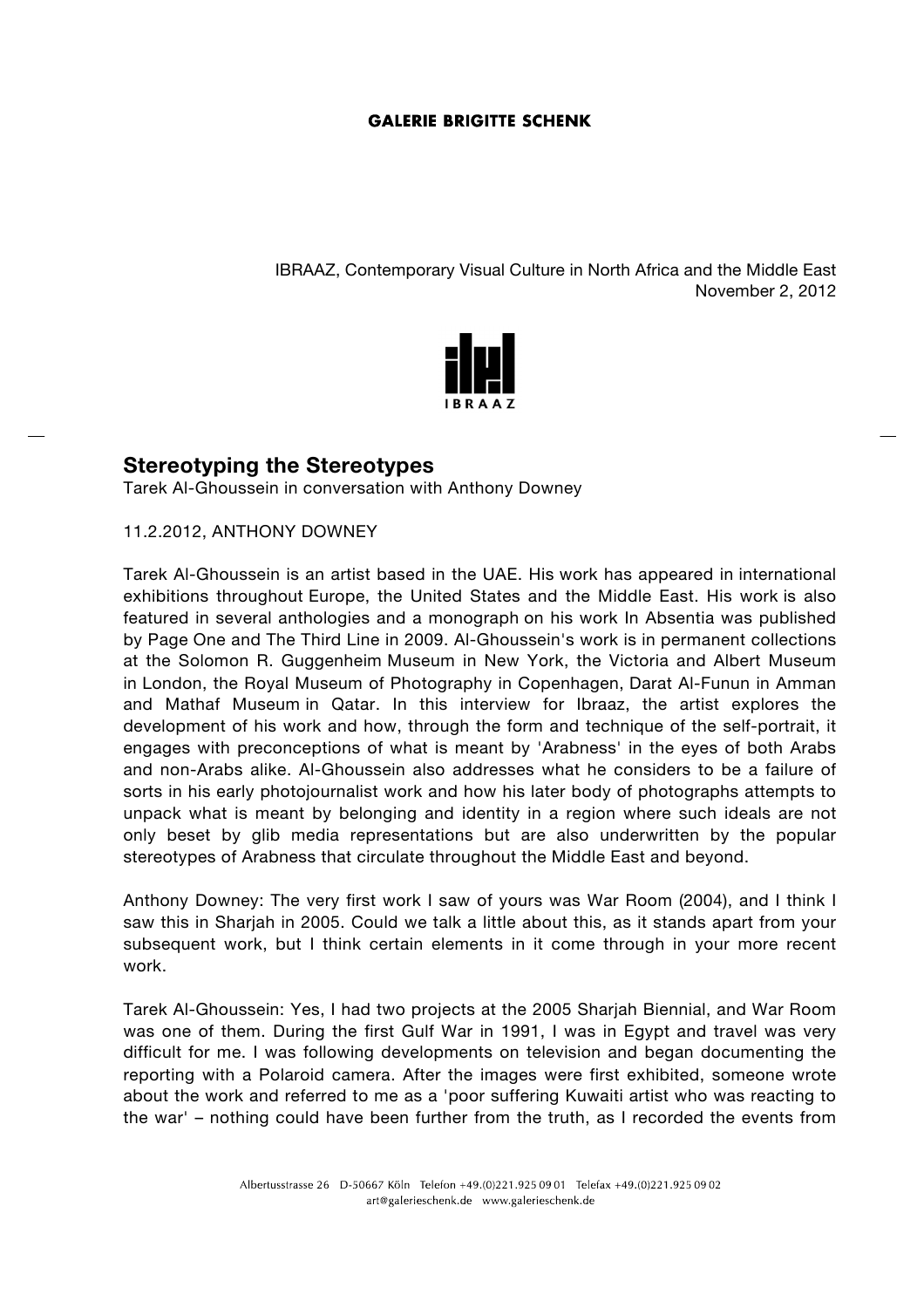the comfort of a hotel room. Seven years later, after moving to Sharjah, the Iraqi invasion of Kuwait occurred and I returned to the same format of documenting the televised coverage of the events. It was at this time that I began to notice the similarity between reporting on the conflict and other representations of the war, such as in movies and cartoons. I started discussing this with a colleague, Chris Kienke, and we began to work together on documentation. In thinking about exhibiting the work, we ultimately decided to arrange the images randomly using light boxes, which allowed the viewer to be immersed in the glow of the images in a manner similar to television viewing.



Tarek Al-Ghoussein, Untitled 7, from B Series, 2005-2006, digital Print, 21 5/8 x 29 1/2 inches (55 x 75 cm), edition of 6. Courtesy of The Third Line and Tarek Al-Ghoussein.

AD: There are two things that interested me about this work: there seems to be an issue around the homogeneity of representation but equally there is a very formal engagement with imagery and the representation of images. I don't know if that resonates with your thinking about it but that re-presentation of images of war seems to be quite interesting.

TAG: Sure, the homogeneity of the images, regardless of their source, relates to the tendency to treat all references to war (i.e., cartoons, film representations, coverage of actual events, etc.) in the same manner and I found that very engaging.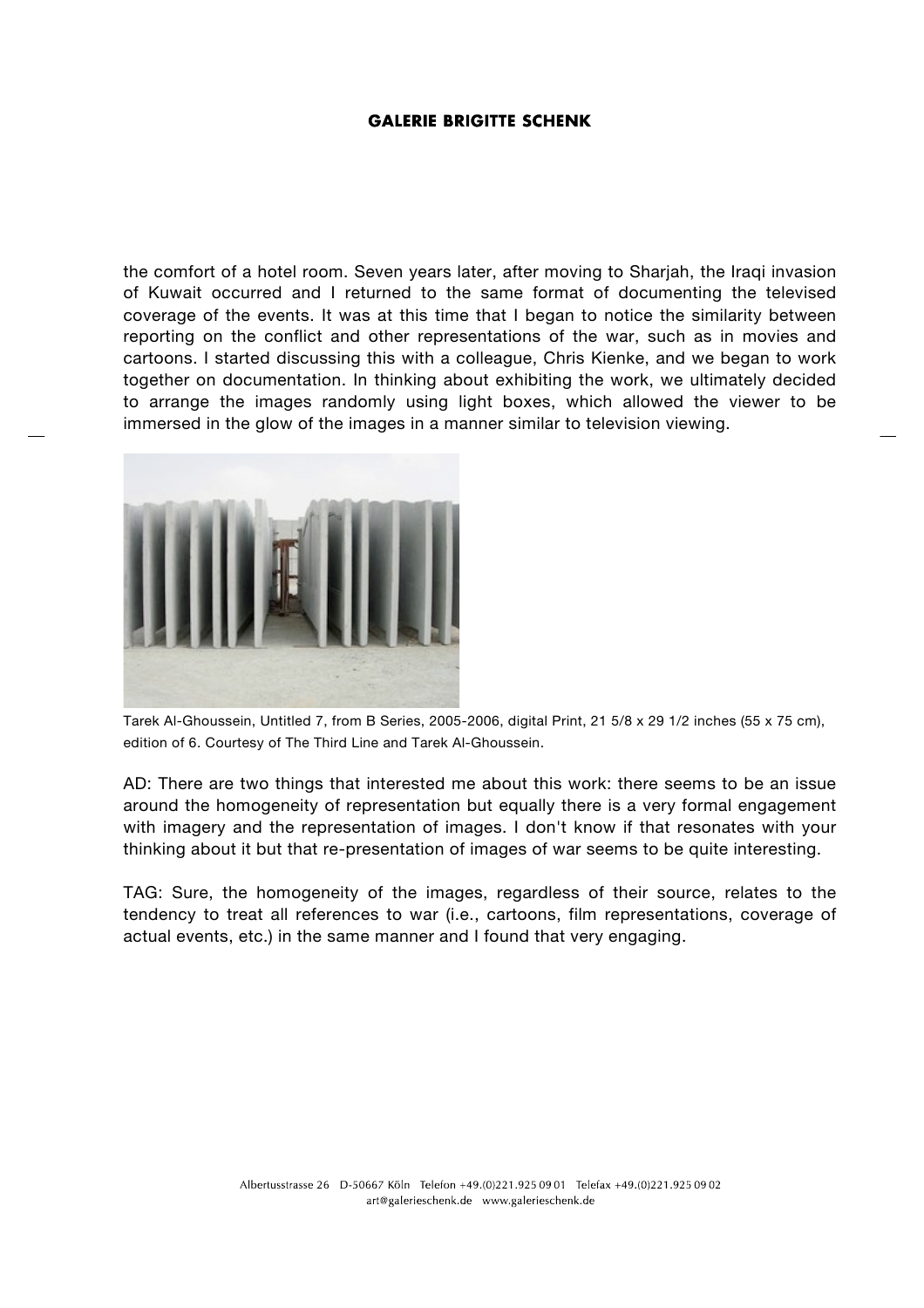

Tarek Al-Ghoussein, Untitled 3, from Self Portrait Series, 2002-2003, digital print, 21 5/8 x 29 1/2 inches (55 x 75 cm), edition of 6. Courtesy and © Tarek Al-Ghoussein

AD: The other element that came out of that work was the way in which it engaged with stereotypes and the stereotypical imagery of the war itself. I see this re-emerging as a component of your Self-Portrait series. Could you talk a little bit about that in relation to this series?

TAG: Yes, of course. I have spent a great majority of my life outside the Middle East before coming to teach at Sharjah. I lived in Japan, America and the UK. I am very much an Arab but my upbringing was characterised by significant exposure to the west. What particularly bothered me during this time was the perception of the Arab – especially in the media – and I wanted to address that. It was always the Palestinian terrorist or the Arab terrorist, which denies the ability to form a nuanced view of individuals. I also found it strange that we were considered the terrorists while others were 'freedom fighters', although both ideals share similar historical situations. The journey of the keffiyeh as a symbol of Arabness or Arab identity offers a way for me to address these issues. The keffiyeh was a very potent image because of Yasser Arafat's appearance in the media. Perhaps Arafat's representation as a military figure was instrumental in propagating the assumption that the Palestinian cause was connected to only military action. Therefore, the keffiyeh was used as a starting point for the self-portraits. That early body of work is probably my least favourite, unless the images are shown together as a group. Many people tend to treat the images superficially, believing that they represent a 'terrorist', but for me, these images work together to create a more nuanced narrative when they are in a group. The relation between the images allows other stories to emerge.

AD: Is that reflected in the formal composition of those images? Because they remind me of Bernd and Hilla Becher, that new objectivity approach to photography that is very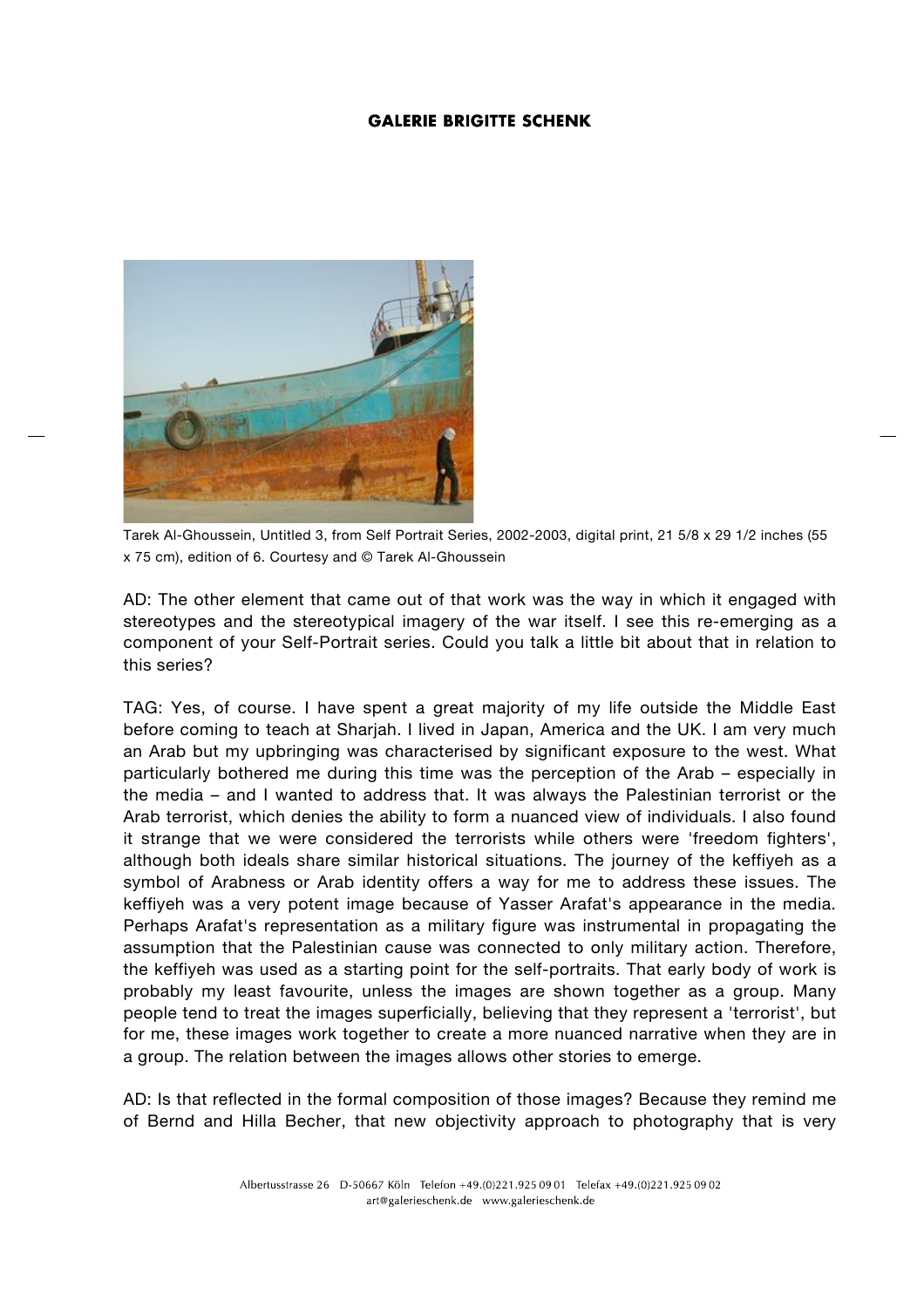much about framing and the objective sensibility being used in the taking of the photograph itself.

TAG: I've never heard that reference but it's very interesting and makes sense. The New Topographics movement from the 1970s influenced me greatly. I am sympathetic to the issues they were addressing. One thing about my early work is that it is very concerned with formal structure and I think there is a connection to the Bechers' work in terms of composition and formal awareness.

AD: One of the things that strikes me consistently in these images is that the figure remains alone. It is therefore very illusive, difficult to pin down as a social fact, and it is also allusive in the way that it suggests a narrative. It is not just simply the image of a man with a keffiyeh in a desert: these images suggest a before and an after, some sort of narrative directs our attention to something beyond the frame of reference that we have in the photograph itself. Does that resonate with your thinking on these images?

TAG: Absolutely. Some viewers tend to look at the image in terms of mere content rather than framing, but for me what comes before and after the images – their extended points of reference and the suggestion of something else – is very important.

AD: Do you think that is reflected in other elements in these images? We seem to be on the verge of something between destruction and reconstruction. I see a lot of building materials that have either been dumped or are part of a building in process – although that is not made clear – and that would suggest an allegorical reading of these images.

TAG: I'm glad you picked up on that. That hasn't been discussed at all yet in relation to my work. I am very interested in the relation between construction and destruction, but in the line between what is true documentation and what is created. I am also interested in what is found and what I bring to the formation of the scene. I look for places in a way that I would imagine a film director does. The references in these images are conceived of as sets for me, something to construct and perhaps deconstruct.

AD: Whenever I think of the mise en scène in your images – the way in which the protagonist is put in the scene – I also think of mise en abyme, a term used when you face an abyss or are placed between two mirrors that refract reality into the distance. This is a comment more than a question, but when we are looking at these images there is a consistent questioning of the viewer's position – a placing into an abyss of interpretation – that questions any easy assertions or understanding of what it is we are looking at.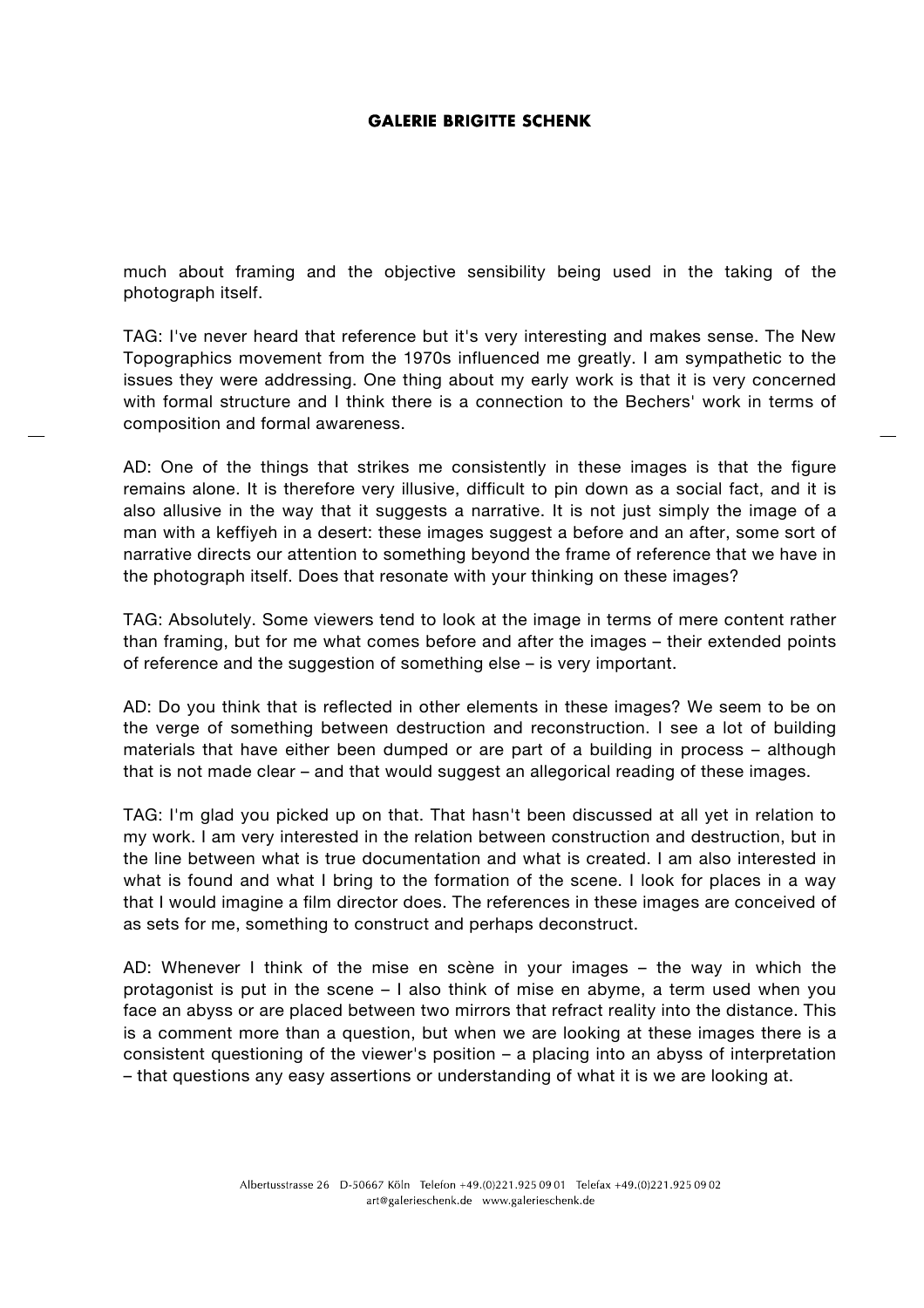TAG: I appreciate the comment as it relates to my intention to make images that result in multi-dimensional interpretations.

AD: I am going to turn the conversation to something else. One of the things I find perhaps a bit disconcerting is that very few commentators talk about the formal component of these works as art. They seem to be consistently positioned as being about something that can over-politicise their import. Can you talk about the performative element at work here, because I think this is critical? I see these works as drawing on a history of performance art – a sense of being in a specific environment – as much as they draw upon a Palestinian/Arabic identity.

TAG: One of the reasons I stopped using the keffiyeh in these images was that I became suspicious of an over-reliance on Palestinian identity. I remember I had an exhibition at the Third Line Gallery in Dubai, and a writer from The National newspaper asked me: 'How does this relate to Gaza?' Everyone keeps looking for that – the commentary on Palestinian identity - and I felt like it was both too restrictive and too simplistic. An anonymous figure allows a greater interpretive range. I was also thinking that focusing on the performative element may also be too restrictive. I would say that the work is more about intervening or interacting with what is found in a particular place.



Tarek Al-Ghoussein, Untitled 2, from Self Portrait Series, 2002-2003, digital print, 21 5/8 x 29 1/2 inches (55 x 75 cm), edition of 6. Courtesy and © Tarek Al-Ghoussein

TAG: Some of the things you talk about came much later. I didn't know Friedrich's work at the time. I showed Self-Portrait No.2 (Looking at Palestine) at the 2003 Sharjah Biennial and in a subsequent review in Artforum, the reviewer made that reference as well. I wouldn't be embarrassed to say if I was making a reference to a work and I am not saying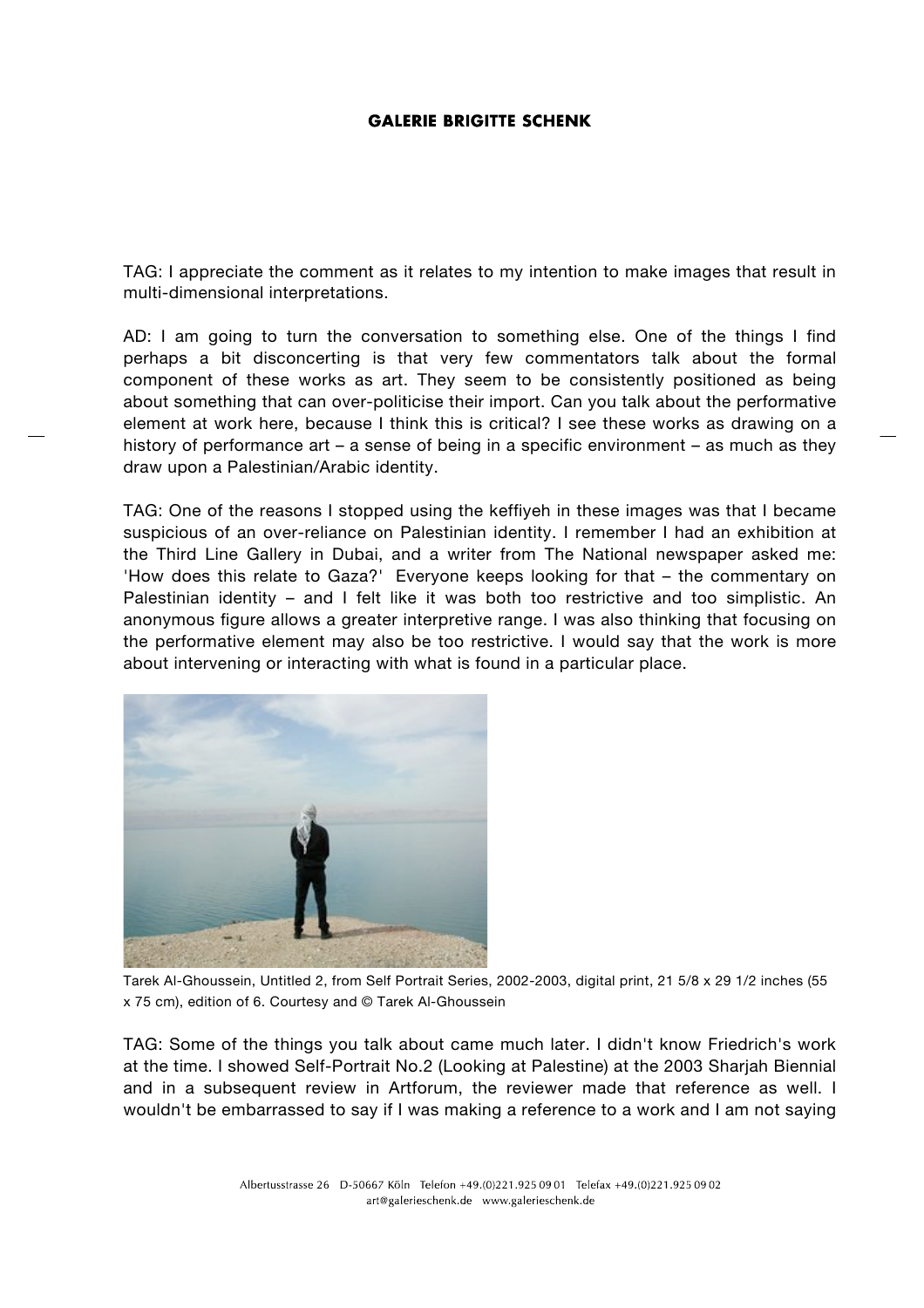this in defence but I didn't know that work at the time. The specific reference for me was not there but the notions of being small in a big space, insignificant also, are certainly there. That image for me was the most specific for two reasons: it was the first time I had seen Palestine, and secondly, immediately after I took that picture, I was stopped by the police and they questioned me. Taking photographs of yourself in a keffiyeh staring at Palestine from Jordan is apparently a far from innocent activity. It was also an epiphany of sorts, a revelation. I was laughing when you said fear just earlier because there was a lot of fear too about being questioned for 24 hours about that image. But it was also an epiphany because I realised that the keffiyeh has such a strong reference in the Arab mind. It was not just in the western mind that it symbolised terrorism; the Jordanian police felt the same thing. They thought I may be planning a terrorist act or recording a suicide video. That's the only image that is titled because the viewer had to know that this was the Dead Sea and that I was looking at Palestine. I think the image changes completely – or does not resonate as much – if you don't know that.

AD: I guess the other point I was trying to make about Caspar David Friedrich's painting and your photograph is that both suggest a moment of existential crisis. Would you agree with that reading or is it too much?

TAG: I think the figure looking out over the Dead Sea, in that light, and in the way it is composed, does touch upon an existential crisis of sorts. The stillness of the water, looking over the shoulders of the figure towards a landscape beyond ... all of these existential feelings are triggered and that is why it was problematic for me to only show one or two of the images. If you don't see them as a group they become very specific and the viewer tends to want definitive interpretations. When you show them in a group, you get a whole narrative, a sense of a story unfolding over time.

AD: I also think that when these images are seen separately they look like a provocation – albeit to the viewer and the suggestion that we rethink what we are looking at – and when seen as a group of images, they appear to be more about witnessing. I was reminded of a kind of Handala-like figure, the one created by Naji Al Ali, the cartoon figure of a young Palestinian boy who becomes a witness to history.

TAG: I understand the reference to Handala but to the best of my knowledge – and I checked this with an art historian – the figure is always imagined from the back and it is very much about witnessing, whereas the figure in my images changes position: sometimes, it is facing the camera, sometimes shot from the side, sometimes passing through the image as if they are unintentional interruptions.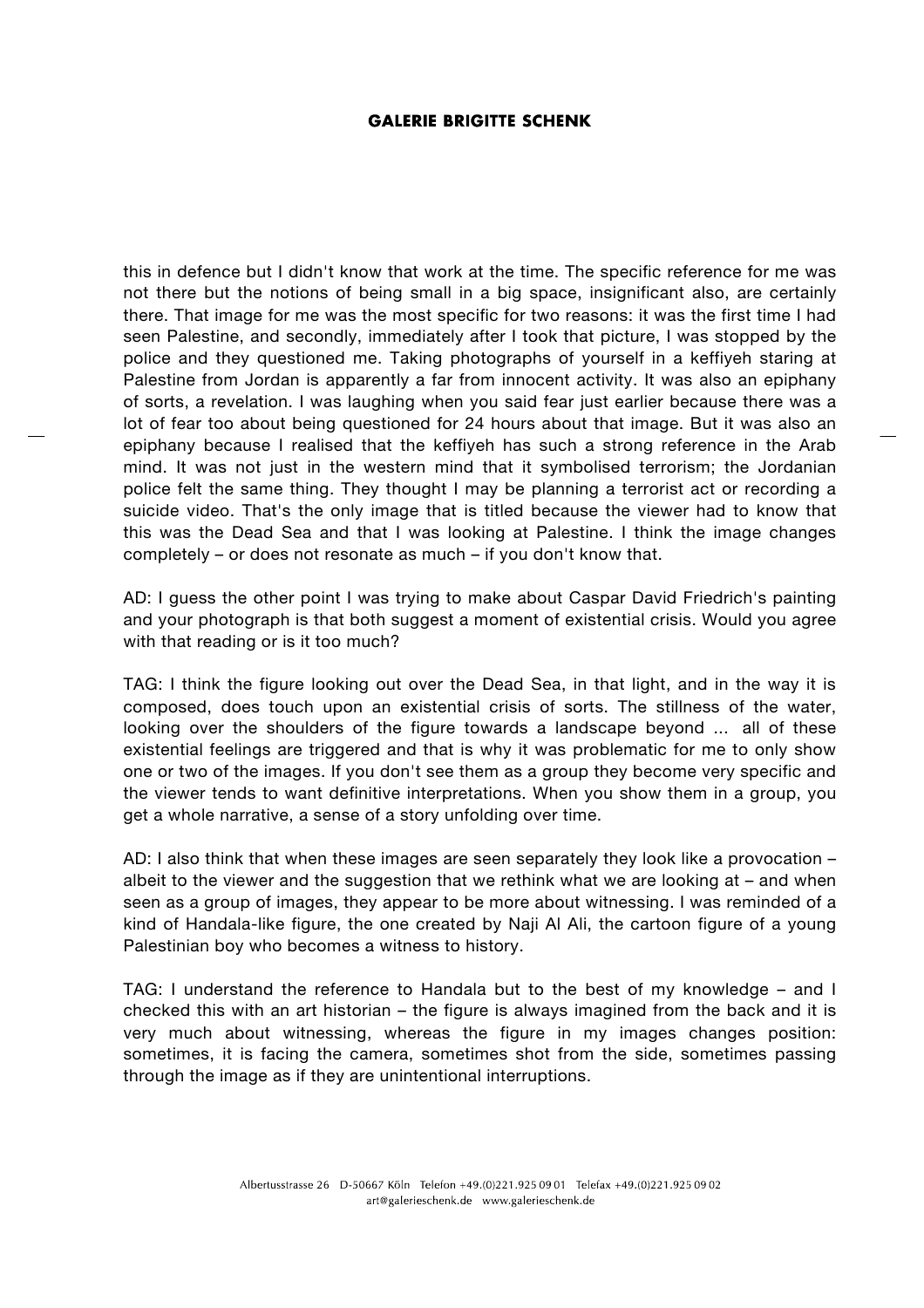AD: I want to shift a little bit and talk about what is being represented in your B Series (2005-2006). I find them formally more abstract and I am drawn to the topographic element in them. They seem to be about barriers, about points beyond which one cannot travel. I see that as allegorical as opposed to actual. Could you talk a little bit about why you choose to work with these particular objects, which are quite obdurate and wall-like, and yet sculptural too.

TAG: They started out being a reference to the wall in Palestine. I went through Sharjah looking for a factory that would sell me a piece of wall because I wanted to do something with it, but no one would until I met a Palestinian who managed a local factory. He gave me a piece of the wall and he let me do a lot of the work in his space. In that series, everything was actually constructed. A lot of people think that what they are looking at is an existing construction site, but I also asked for that to be made because I had an image in my head that I wanted to give a reality to. I exhibited the work at the 2005 Sharjah Biennial and I was thinking of ways I could exhibit it. One of the ways was to bring the sculpture of the walls – B Series (Untitled 7) – into the space but the curators said it was too heavy for the space. So then I started to think about walls in general and the best way I could find to do it was to hang the images from the ceiling on rice paper – they made a lot more sense that way as they looked like walls or partitions. The wall in Palestine isn't just an issue about the wall itself but also about the psychological barrier created between the people on both sides and also the psychology of having a wall in front of you. I started to think about our own psychological walls and how it is much more in the mind than anything else, so I thought about putting the images on rice paper, something that is going to deteriorate over time. When people are in the space, walking amongst the images, they also become part of that wall too – they are there in the shadows.

AD: To a certain extent, the formal elements in this work – the use of rice paper and its transience in opposition to the durability of the wall – create tension. TAG: Yes, I would agree with that.

AD: Going back briefly, you were arrested after taking the image Looking at Palestine by Jordanian police and that one of the problems was the fact that you have a Kuwaiti passport. You may want to talk about this, you may not, but being Kuwaiti with a Palestinian background, especially in the context of a Gulf state, presents a number of difficulties. For example, we recently ran an interview with Ala Younis, who put together a show called The Museum of Manufactured Response to Absence, which examined the fact that there were originally 400,000 Palestinians in Kuwait and, following the first Gulf War, there are now only 40,000. There is obviously a tension to be had there in terms of one's identity as a Palestinian in Kuwait – is that the case for you?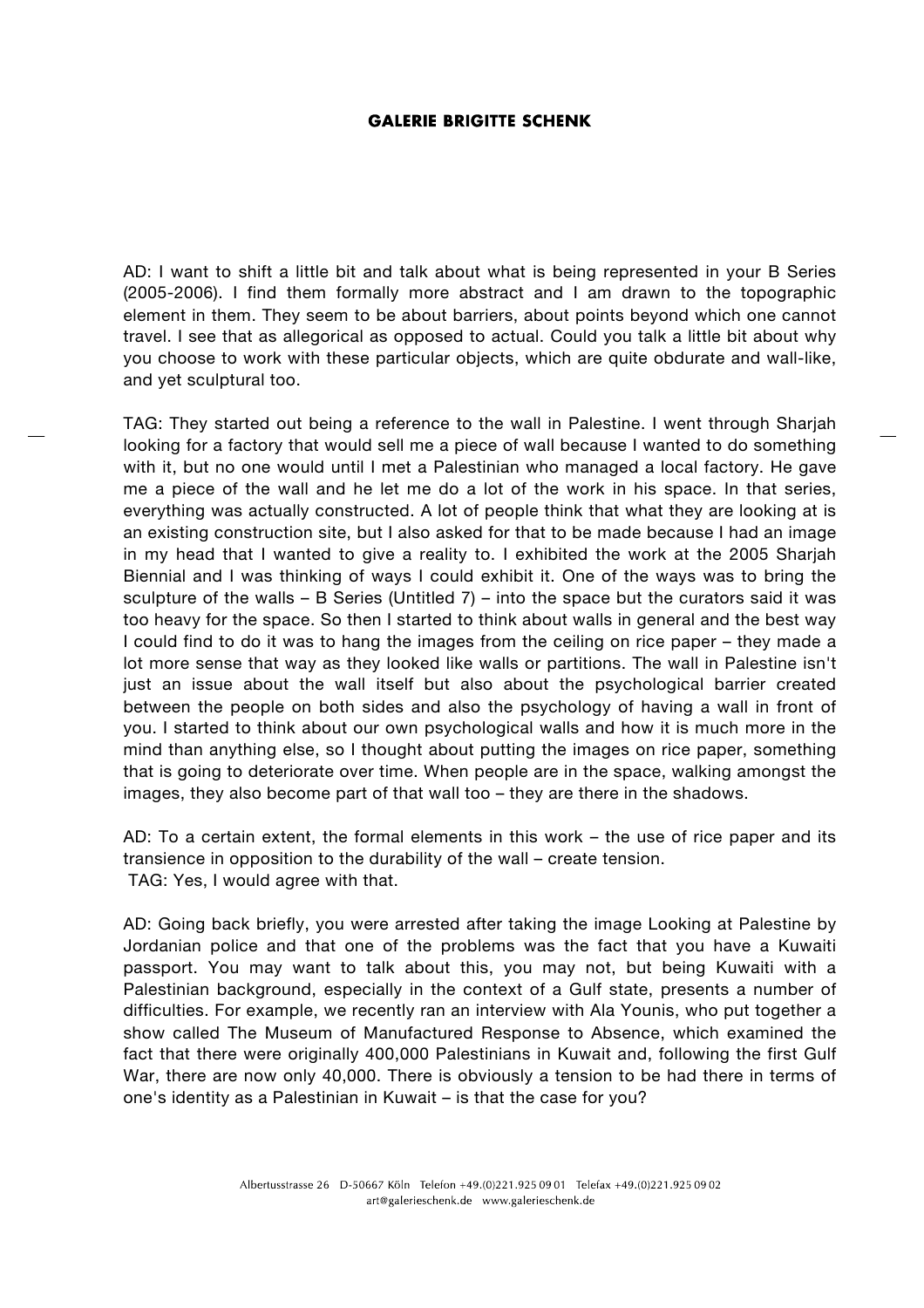TAG: Not exactly. The situation with me and the passport was not because I was Kuwaiti. They actually thought I was Israeli – my Arabic, especially when I am nervous, is certainly less than perfect. I am very light-skinned and there are not many Palestinians who have Kuwaiti passports, so they didn't trust that either. Being there with a keffiyeh and a camera and a Kuwaiti passport didn't fit for them. They could not imagine that a Palestinian could have a Kuwaiti passport so they thought I was a spy. It had nothing to do with what you are talking about. Not to them at least.

AD: Do you think they had a more stereotypical image in their head of what a Palestinian should be?

TAG: I think they just didn't get it. In retrospect, it makes sense because there were a lot of incidents in the weeks before about suicide bombers making videos so they could not understand why I wanted to take a picture looking at Palestine with a scarf wrapped around my head like a so-called terrorist would. They also could not understand why I was doing this in the open and not trying to hide it. It felt a bit like a Kafka novel, because no one would tell me what the issue was and why I shouldn't be there. They asked me if I could swim and how far I could swim, which began to seem ludicrous, as if I was considering swimming back to Palestine!

AD: It's interesting that you should mention Franz Kafka because in The Trial, the main protagonist not only never knows what law he has infringed but, perhaps as a result of not knowing, begins to imagine not only his potential wrongdoing but actually starts to rationalise his own guilt. At one point he is ready to admit to a crime that he not only doesn't understand but doesn't know he has committed. It is as if the accusation creates the actual crime rather than the other way round.

TAG: It was a very surreal time and The Trial did keep going through my head. At one point, a policeman asked me 'Do you know a guy called Ahmed so and so?' and I said no and they said, 'Well, we have a picture of you with him in Egypt and he is a member of the Muslim Brotherhood'. Then I started to think that I do know a guy named Ahmed – could that guy work with the Muslim Brotherhood and I just don't know about it? I started to doubt myself. They had no pictures of anything, of course, and there was no Ahmed, but they were playing these games and I did start to doubt myself.

AD: In a way, you were there to take a photo of yourself that does indeed exist and they are trying to create a photo of you that does not exist!

TAG: Yes, it was really that bizarre.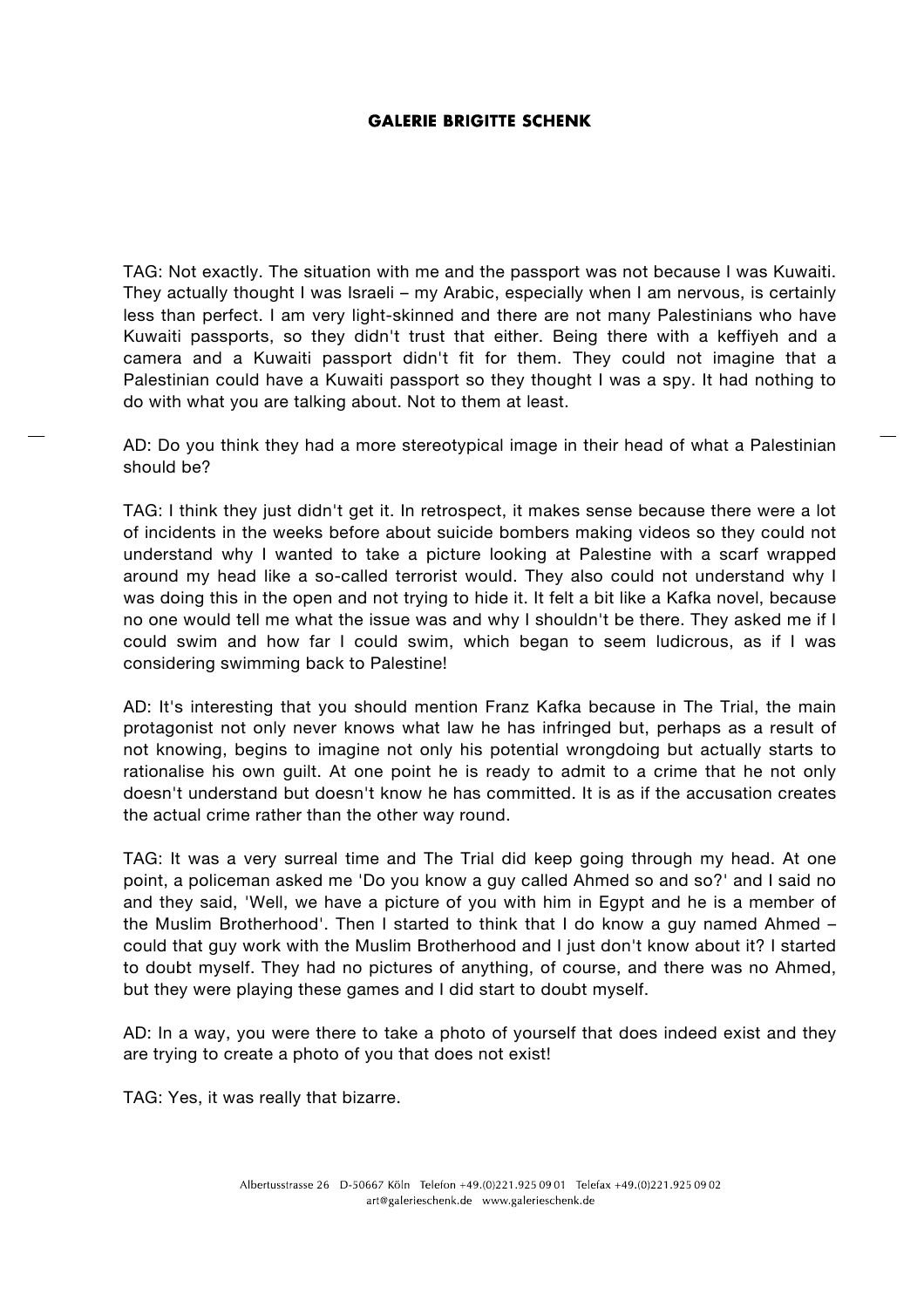AD: I recall reading somewhere that in the early 1990s, you worked as a photojournalist taking images in Palestinian refugee camps in Jordan.



Tarek Al-Ghoussein, *Untitled 11*, from *C Series*, 2007, digital print, 21 5/8 x 29 1/2 inches (55 x 75 cm), edition of 6. Courtesy and © Tarek Al-Ghoussein

TAG: Yes, but I didn't start off as a photojournalist. I went to New York University and studied fine art photography and did a Master's as well, but there was a period when I also did documentary work and street photography inspired by the likes of Lee Friedlander, Robert Frank and the whole generation of American social documentary photographers. I started out doing photojournalism because I had graduated, needed a job, and there was no way to go back to Kuwait because there was no opportunity to work there. I couldn't go back to America because I didn't have a work permit, so I was looking for ways to make money that also interested me. I also wanted to do a project about Palestinians because it was something that I wanted to understand and investigate. I knew I was Palestinian but I did not fully know what that meant. I saw lots of images in Edward Said's book After the Last Sky: Palestinian Lives and Don McCullin and Jonathan Dimbleby's book The Palestinians, but there was nothing that really related to my own experience as a Palestinian. So I went to the camps but I dropped it after a year or two because it was so hard for me to address the range of psychological aspects of being a refugee through documentary photography. You cannot separate or escape the economic situation from the camps and it was frustrating to try and get beyond that. I had nothing in common with these people, really, and I felt it was unfair for me to take the images and potentially objectify their plight. I felt like I was being very repetitive in the work that I was